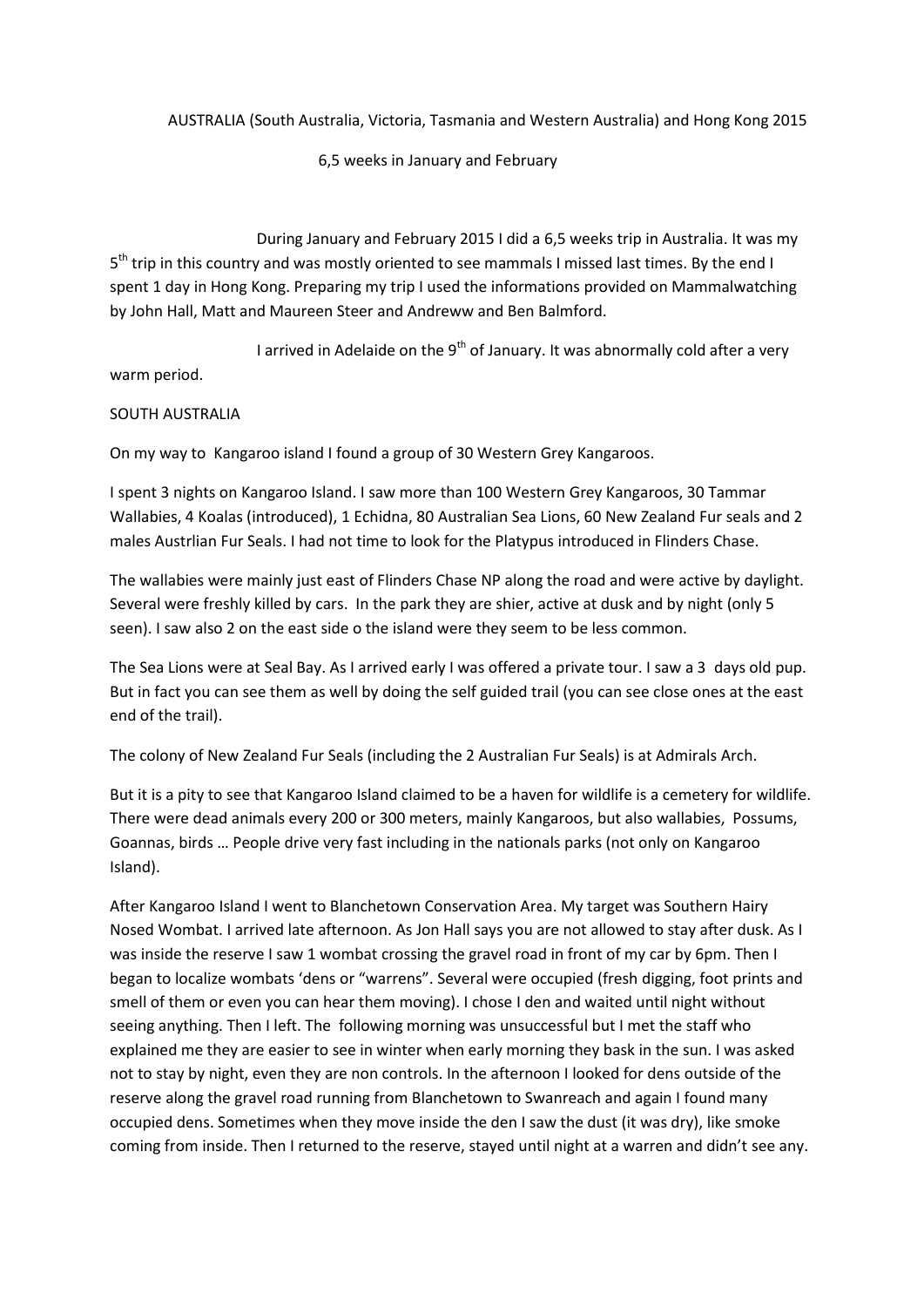After that I spotlighted along the road Blanchetown-Swan Reach and got a close 1 after hath an hour. I saw also many Rabbits and a Red Fox. I got twice Feral wild goats.

Southern Hairy Nosed Wombats are decreasing in this part of their range. They suffer from a gale, so in case I would'nt have seen one I had reserved 3 days more to look for them where they are healthier populations in the York Peninsula. But very satisfied or my sighting I left to Flinders Ranges

# National Park.

Arriving in Quorn I went to the Visitor Center and was told that all the gorges in Flinders Ranges NP were closed for several days due to heavy flooding. My only chance to see (again) Yellow footed rock wallabies was to go to Warren Gorge. On a sunny day, by mid afternoon I saw one which fast retreated to the rocky hills. Late afternoon I found 8 and the following early morning only 1. There were also Common Wallaroos (light grey with long shaggy fur-8 seen) and Western Grey Kangaroos  $(4 only).$ 

The following day I drove to Hawker to look for Red Kangaroos: I saw more or less 200, plus 30 Western Grey Kangaroos and 6 Common Wallaroos (the last on a rocky hill). Later I began to drive on the way to Victoria.

## **VICTORIA**

I arrived in Wyperfield NP to find a park devastated by 2009 fires. It was only my first deception in Victoria. More will come. There were nevertheless 40 Western Grey Kangaroos. There were some trees with flowers and I tried to find a pygmy possum.

Disappointed I left to the Grampians to find a park again devastated by the 2009 fires (at least all the part north of Halls Gap was burnt.

I saw more 100 Eastern Grey Kangaroos at Halls Gap (but 0 at Zumsteins where they used to be common), 6 Black Wallabies (they have already recolonised the north of the park because there is already a dense low story of vegetation that they like), may be a Red-necked Wallaby, a Feathertailed Glider (high in the canopy), 5 Common Brushtail Possums, 2 Red foxes, 2 Red Deers and many Rabbits. But I didn't see any Koalas which are said to have disappeared. I had also a close encounter with a Platypus near Zumsteins.

Then after passing the 12 Apostles I arrived at Otway NP. Of course I saw easily Koalas (after 34 I left), but I was surprised to see a large area of dead trees (may be due to the Koalas; there was no sign of fire). One night I spotlighted at Maits Rest Area seeing 2 Koalas (including 1 on the road) and 4 Common Ringtail Possums, and another night at Melba Gully getting 3 of the last ones. But I missed Squirrel Glider and Yellow bellied Glider. I saw also a Red Fox outside of the forests.

At Kennet Drive (east of Cap Otway I saw again plenty of Koalas (20).

Next stop was Wilsons Promontory that I found also devastated by the 2009 fires (again a park like the Grampians and Wyperfield that I saw in good state in the past). It is there that I saw my first Common Wombat and I was not disappointed to come back (even that there is no true forest now).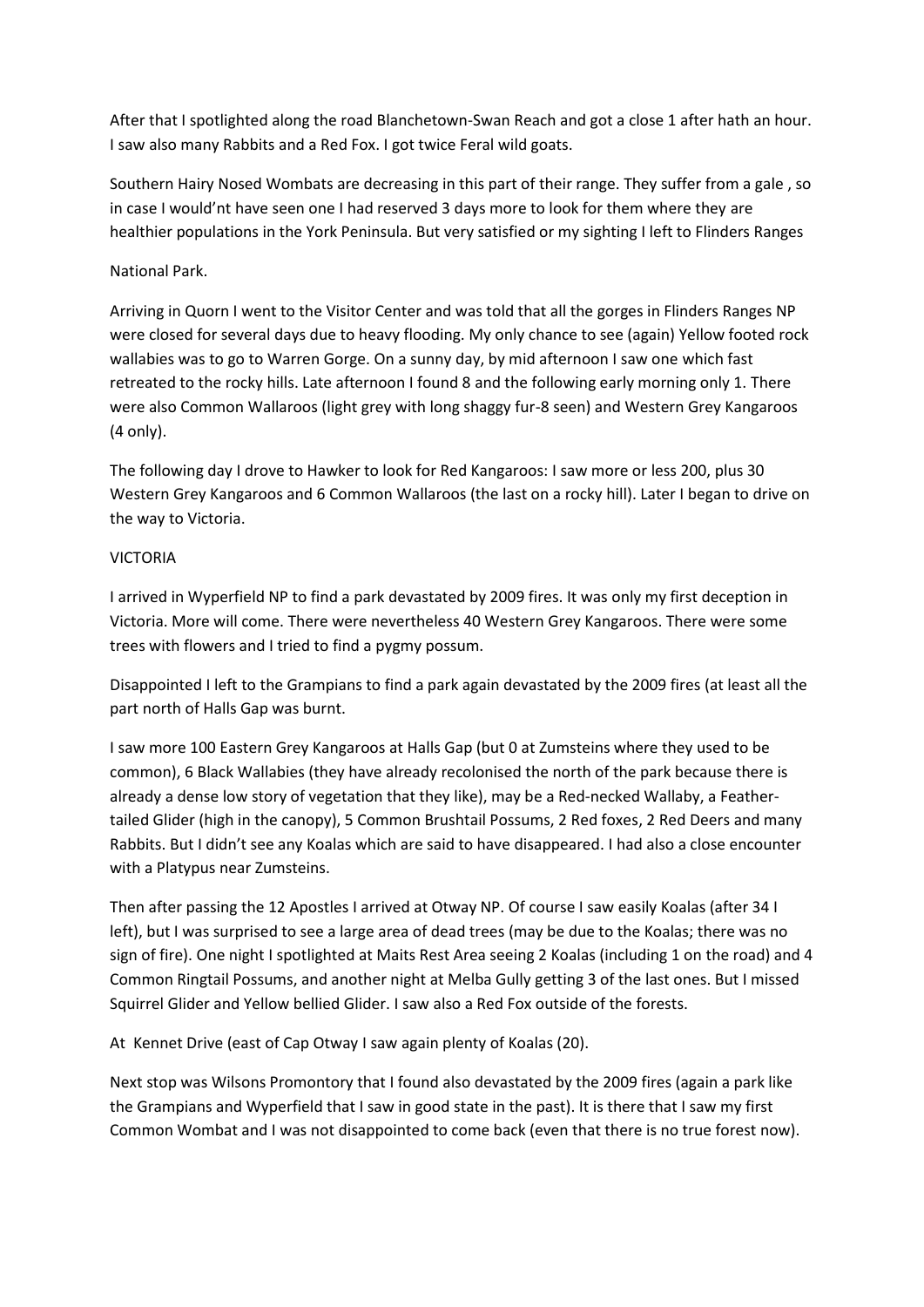I saw 30 Eastern Grey Kangaroos, 6 Black Wallabies, a lot of Rabbits, 1 Red Fox, 24 Common Wombat the  $1<sup>st</sup>$  night and 25 the 2d (not all the sames; including a female with a young), 1 Easter Pygmy Possum in a Banksia tree with flowers and 6 Hog Deers.

Then I went to Philip Island were I did a tour to approach the colony of Autralian Fur Seals at the Nobbies: there were a lot of them (I was told the colony count 8000 animals) including several nurseries of pups. I saw also an Echidna on the island and 1 European Hare east of the island.

I spent 1 night in the Yarra Range looking mainly for Mountain Possum -without success, but again the forests have suffered a lot of the 2009 fires. I nevertheless saw I Sambar deer, 1 Common Wombat (plus a dead one) and 1 Feral Cat.

Before leaving I stopped one evening in Heathcote-Graytown NP to find again a forest suffering from fires: I saw only 1 Common Brushtail Possum.

## **TASMANIA**

Arriving in Hobart I found a lot of dead Rabbits, Common Brushtail Possums and Rufous bellied Possum, plus a probable Red Fox (but I can't be sure because it was impossible to stop with the heavy traffic).

In Tasmania I began with 1 day (including 1 night) on Bruny Island and I regret not to have stayed more because I saw a lot of Rufous-bellied (Tasmanian) Pademelons and Red-necked Wallabies (including a white one-this white morph is not rare on Bruny Island, I met people who saw 3 at a different place), 25 Eastern Quoll north of the neck (this place is said to be the last stronghold of this species and it is the true, after finding 25 (including some dark morph; I saw one grabing by the nose a dead Red necked Wallaby and able to pull it 30cm away), more than 40 Common Brushtail Possums (except 3 cream colored ones, all of them were nearly black), and 1 Long- nosed Potoroo nearly at the same place that the Balmford family saw one.

Then I went to Scottsdale spotlighting along road 382 to try to find a Southern or Tasmanian Bettong, but I was unsuccessfull. I saw only many Red-necked Wallabies and Rufous-bellied Pademelons, plus 2 Common Wombats, 3 Eastern Quolls and 40+ Common Brush-tail Possums. Having seen on internet that the best place to see the Bettong is a reserve west of Epping Forest I went there. But after asking locally I learnt this reserve is a private closed property. I got the name and phone number of the owner but didn't tried to get a permit. By night I spotlighted around different patches of forests in the area but didn't see any bettong. I saw: 2 European Hares, 7 Common Wombats, 1 Common Ringtail Possum, 5 Common Brushtail Possums and 3 Fallow deer (black ones).

The day after I stopped for 1 hour in Narawntapu NP to see the Forester subspecies of Eastern Grey Kangaroos. I saw 42, plus a Common Wombat by midday on a sunny day and in a very open place. Like the Lambert I got the information that Spot-tailed Quoll are easily seen by camping in the park. But I had not time to stay 1 night there and I was confident to see one at Longanaa. So I left to Devonport to camp at Mersey Bluff where the Lam saw Eastern Barred Bandicoots and it was a very good choice. By night I saw a lot of Pademelons, 5 Eastern Barred Bandicoots, 1 Southern Brown Bandicoot, many Rabbits and unfortunately 1 Cat.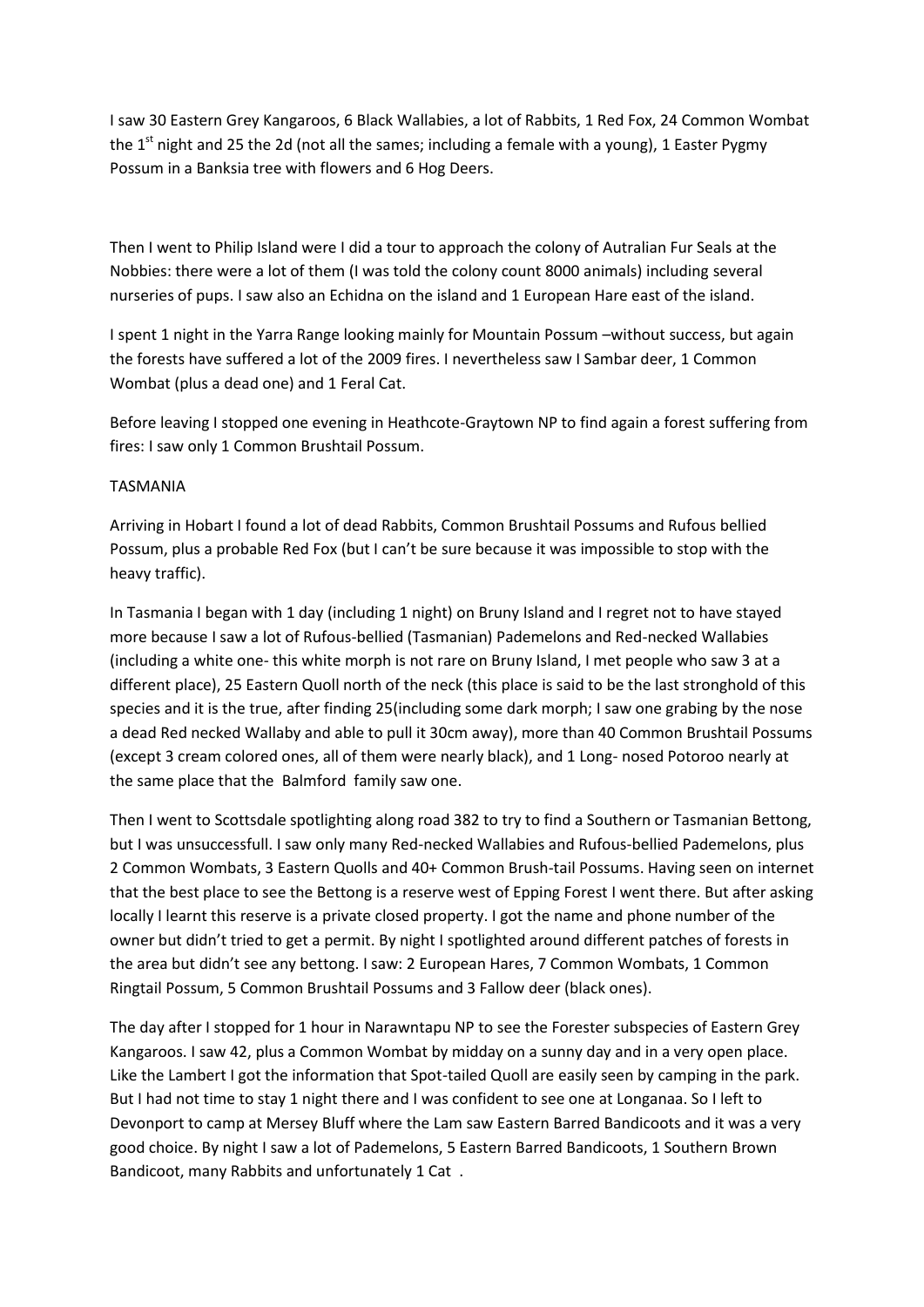The 29<sup>th</sup> of January I had booked one night at the Mountain Wilderness Lodge in Longanaa. It is a wonderfull, very quiet place. I saw 2 Platypus in the evening and many Pademelons. After the owner had put some chicken in front my room (by 9pm) I stayed inside. Three or four minutes later a big Spot-tailed Quoll came to eat, then left and came back to eat, and left again. After that it was very quiet until 11pm when a Tasmanian devil arrived to eat a lot. As did the Quoll, it then left, came back to eat and left again. By 11h30 pm, tired and satisfied I went to sleep (for a time relatively early and in a bed). The manager had told me that 2 nights before I arrived he got the Quoll and 2 Devils, but that 10 different devils are used to come. When I was there, there was another room occupied, so may be the other devil was there, or may-be it would have been better to stay waiting later, but I was too tiered and it was not my first devil. When leaving the lodge I didn't know where to go to look for the bettong. I had seen in a book that they are a Waterhouse Conservation Area, east off Bridport. I had planned to look for devils near Arthur River in case I din't see it at the lodge, but satisfied I went to the Waterhouse Conservation Area. I arrived at the beginning of the night and saw a young Spot-tailed Quoll, 3 Common Brushtail Possums and 3 Southern Bettongs. The following night I saw 3 different Bettongs. I checked many Banksias flowers to try and see Little Pygmy Possums which are said to be commonly seen there but finished empty-handed.

During my last evening in Tasmania I drove along the road to Lake Pedder (where I didn't go) but saw only!Pademelons.

### WESTERN AUSTRALIA

I arrived in Perth with 35°C and a lot lof rain (for 1 hour only). I wanted to go first to Dryandra, than Perup, than the south near Albany, then Rottnest Island and finally Monkey Mia. But I wanted to visit Barna Mia, a fenced area in Dryandra where are bred some very rare mammals. Regular tours are offered to visit this place by night, but as it was the summer season I was told that there was only one tour available on Friday. So I decided to go first to Perup, but as it was a little late I stopped in Lane Pool Reserve near Dwellingup after stopping at different place to try and see a Water Rat (I didn't stop in Adelaide with the heavy traffic, I really hate cities).

Spotlighting Lane Pool I saw my first Chudich or Western Quoll. The following morning I headed to Perup where I stayed 2 nights, seeing: 8 Common Brushtail Possums including several of the moprh with a white tipped tail, 1 Chudich, 2 Western Brush Wallabies, Woylies or Brush-tailed Bettong(1 the first night east of the guesthouse and 2 the second night west of the guesthouse(including a female with a baby in the pouch) but no Numbat. I didn't stay at the guesthouse which may explain why I didn't see any Tammar Wallaby. I was not at the right place.

After Perup I went to Dryandra for 2 nights. There I saw Western Grey Kangaroos, 1 Woylie, I Echidna, 6 Common Brushtail Possums, but no Tammar Wallaby and no Numbat, 2 species that I saw there in a former trip. I was told that 17 Numbats from Perth Zoo had been released there (I think they are the radio-collared ones). At Barna Mia I had again a private tour. Of course it is a fenced area and I don't think this animals can be released, they are to used to people, but it was my only chance to see some rare species. I saw 2 Eastern barred bandicoots or Marls, 1 Southern Brown Bandicoots, 15 Boodies or Burrowing Bettongs, 10 Woylies, 10 Malas or Rufous Hare Wallabies and

10 Bilbies.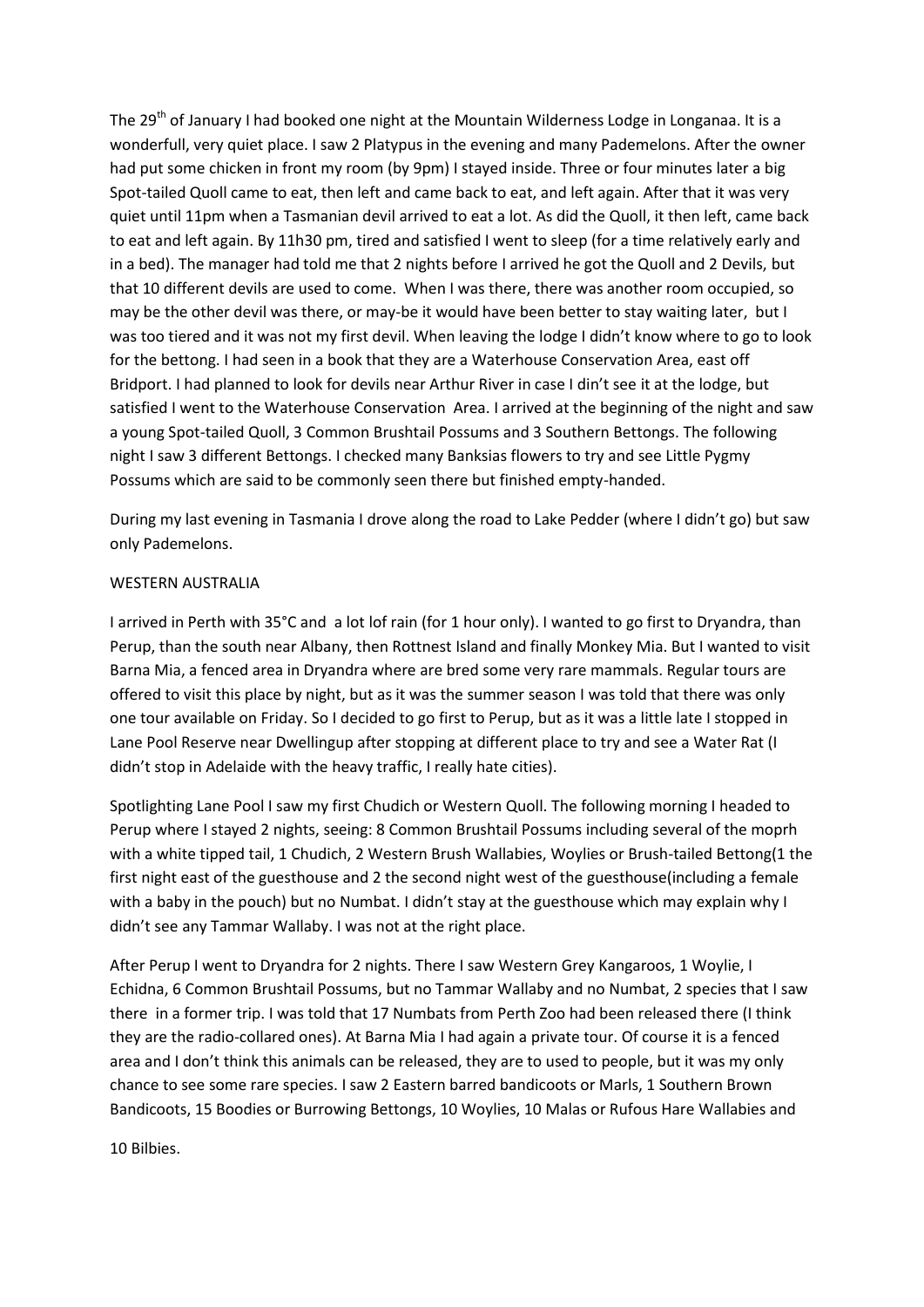Then I headed to the Stirling Ranges where I spent 1 night. By spotlighting I saw Western Grey Kangaroos, 2 Western Brush Wallabies and 3 Southern Brown Bandicoots. There was no flower for Honey Possum at the Bluff Knoll Cafe but I checked some red flowers in "heathland" along the road and I met 2 Australian spotlighting. They told me they had seen Honey Possum at Cheyne's Beach near the camping. Of course the following day I went to this place, checking hundreds of Banksias flowers by day and by night and finding nothing. By 11pm I went to Two People Bay and got I Quokka at the picinic area. The following morning I birdwatch in this reserve, but in the afternoon I went to Tondirup NP south of Albany. I had got a brochure in which Honey Possum was said to be because of the presence of many flowers year round. But I found just 1 Banksia tree with 3 flowers. By the end I finish walking to Bald Head. On the way I found a place with a lot of Banksias Flowers, but it was next to a very steep rock where I had to be to look at the flowers. So not the best place to look for Honey Possum by night. In the evening I returned to Two People Bay where I got 5 Quokkas, 2 Western Ringtail Possums, 1 Water Rat on the rock between the sea and the heathland, but of course no Gilbert's Potoroo. It was my last night in the south and I had not seen Honey Possum. I had the choice between Cheyne's Beach, far away with plenty of Kangaroos or Tondirup closer and with less Kangaroos. I chose the second place, and walk on the way to Bald Head, checked the Banksias Flolwers and finally found 1 Honey Possum. After getting a long very good sighting I continued to look because I wanted to see 1 on a flower, and I finally got 1, seeing first only the tail. Tired, but very satisfied by 1pm I left to find a place where to sleep.

I had booked the ferry to Rottnest Island the following day, but I didn't feel like to go there because there was a much traffic in Fremantle and would have arrived in time for the first ferry, and of course I had seen the Quokkas. I finished with 1 day more at Dryandra, seeing again a Western Brush Wallaby.

Then it was time to head to the north. I stopped in Kalbarri where I saw 4 Euros or Common Wallaroos (very different from those of Southern Australia) on rocky terrain alongside the sea.

Arriving in Monkey Mia I asked to go on the catamaran Shotover (the other one was on repair) immediately (I had booked for the following day), but it was a very disappointing experience: the spotter was unable to find anything, he had binoculars, but never used them. Having seen already 2 distant Dugongs I asked the captain to return to the last one what he agreed. It was the one we saw the best (or better the less bad). We saw 2 more, a very distant turtle (I saw them better from the shore) and finally a group of Inshore Bottlenosed Dolphins, but never could see the dark spots on the underparts. So the following morning I went at the "feeding place". I expected the worst, but there was not too many people and it was interesting to see the behabiour of this dolphins and finally to see the dark spots(on the side of a dolphin) I wanted to see.

Having spared time I headed on the way to Exmouth, stopped for 1 night near Coral Bay for snorkeling (really worthwile). It had rained and there was some green grass on the sides of the road with unfortunately a lot of dead Red Kangaroos and Euros(a good meal for the Wedge-tail eagles). Goats were also very common but I also only 1 dead. In Exmouth I went directly to Yardie Creek in Cap Range NP where I slept. It was terribly hot (48°C). Late afternnon I walked along the gorges and saw 5 Black-flanked Rock Wallabies, but they were not active, resting in the cliffs on both sides of the river. There was also group of feral goats. By night I saw a lot of Euros (on the southern part of the park where the terrain is rocky). Early morning was far better. I got up at 5h15am before sunrise and